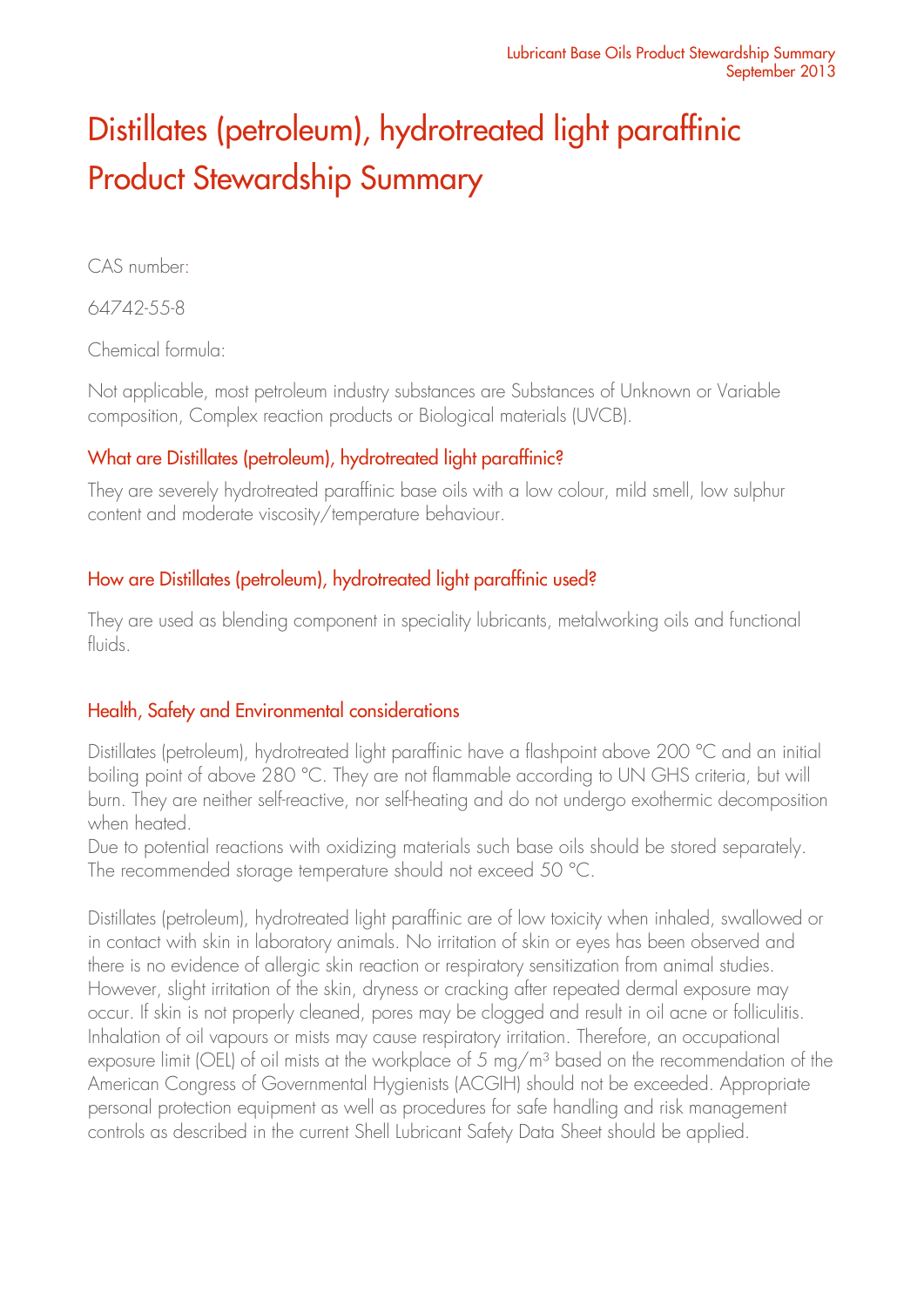This material has a typical kinematic viscosity of 4 mm<sup>2</sup>/s (at 40 °C) and is therefore considered an aspiration hazard. Aspiration into the lungs when swallowed or vomited may cause chemical pneumonitis, which can be fatal.

It can be concluded from extensive studies on the mutagenic potential of hydrotreated light paraffinic base oils that they are not considered to be germ cell mutagens. They are also not expected to be carcinogenic following the investigation of long-term dermal exposure of laboratory animals. There is no evidence of developmental and reproductive toxicity in this type of lubricant base oils.

Based on the above this material is classified for aspiration toxicity, category 1 (H 304) according to UN GHS criteria<sup>1)</sup>.

The product is poorly soluble in water and will float on water. Therefore, tests on short- and longterm aquatic toxicity with fish, invertebrates and algae were carried out on water accommodated fractions and led to the conclusion that these base oils are practically non-toxic.

Distillates (petroleum), hydrotreated light paraffinic are UVCB substances (see explanation under "Chemical formula"). Based on the available compositional information, measured and predicted data it can be concluded that the major constituents are readily or inherently biodegradable and have a low bio-accumulation potential. However, the presence of minor constituents with a certain environmental persistence or a bio-accumulation potential cannot be excluded.

Following UN GHS criteria, distillates (petroleum), hydrotreated light paraffinic are not classified for environmental hazards.

This material is liquid under normal conditions at room temperature and if enters soil it will quickly adsorb to soil particles, be of low mobility and not contaminate ground water.

The health, safety and environmental considerations above are not applicable for used oil, as this may contain more hazardous substances present as a consequence of different applications of this base oil, for which specific additives or other substances may have been introduced.

# Storing and transporting Distillates (petroleum), hydrotreated light paraffinic

Paraffinic base oils are mainly transported by road or rail.

The temperature during storage and transportation should not exceed 50°C.

Precautionary measures against static discharges must be undertaken during loading and unloading and all operators must wear personal protective equipment.

Storage tanks should be made from mild steel.